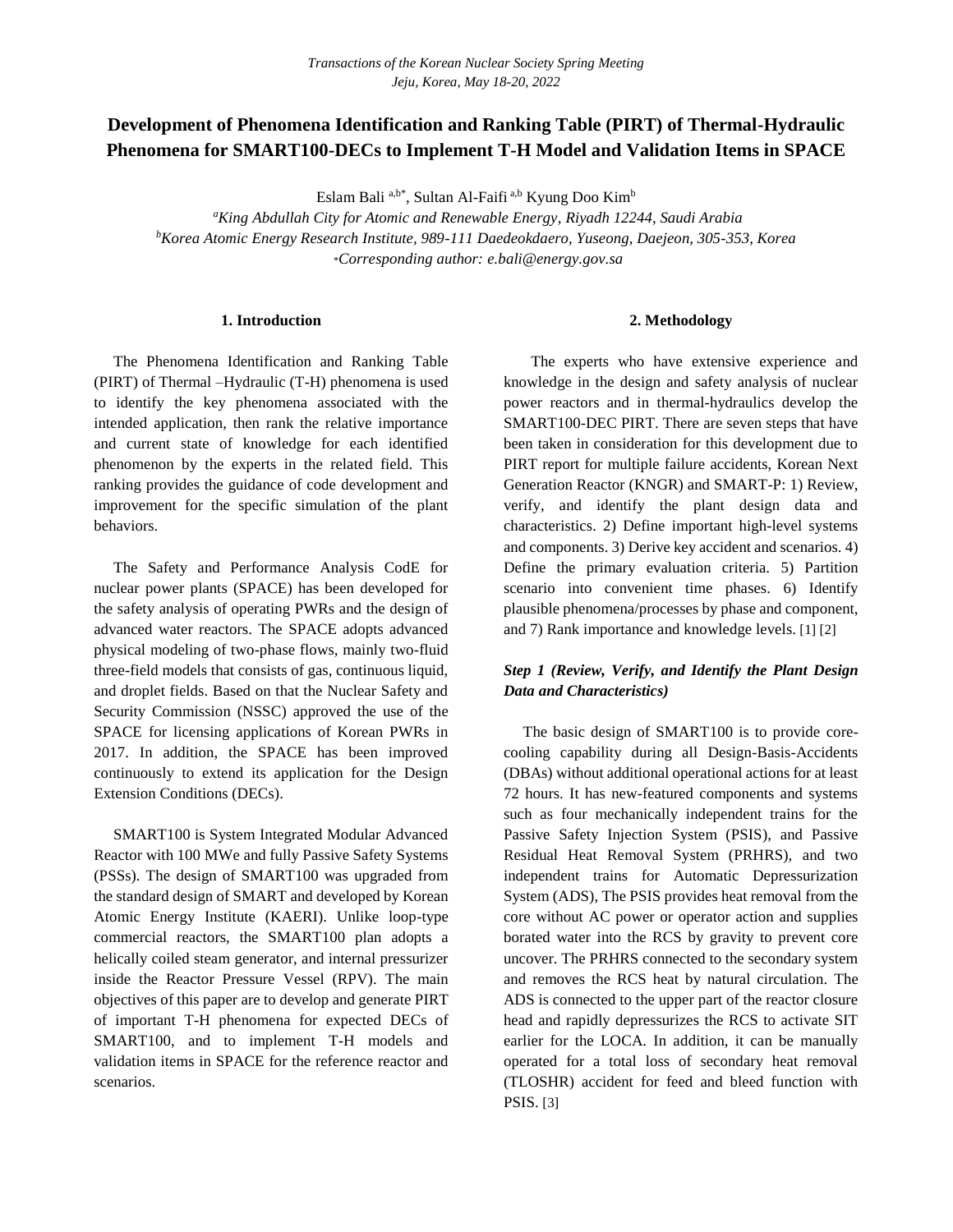## *Step 2 (Define Important High-Level Systems and Components)*

 It is useful to partition SMART100 into high-level systems, subsystems, and components to identify the influence on the main phenomena/processes. Table I summarizes the high-level systems, subsystems, and components that used in the PIRT development of SMART100-DECs.

| Table I: High-Level Systems, Subsystems, and Components of |
|------------------------------------------------------------|
| SMART <sub>100</sub> .                                     |

| System       | Subsystem       | Component                        |  |  |  |  |  |  |  |
|--------------|-----------------|----------------------------------|--|--|--|--|--|--|--|
|              |                 | Pellet                           |  |  |  |  |  |  |  |
| Fuel         | Fuel assembly   | Gap                              |  |  |  |  |  |  |  |
|              |                 | Clad                             |  |  |  |  |  |  |  |
|              |                 | Upper plenum (UP)                |  |  |  |  |  |  |  |
|              |                 | Flow mixing header assembly      |  |  |  |  |  |  |  |
|              | <b>RPV</b>      | (FMHA)                           |  |  |  |  |  |  |  |
|              |                 | Lower plenum $(LP)$              |  |  |  |  |  |  |  |
|              |                 | <b>Break</b>                     |  |  |  |  |  |  |  |
|              | Loop            | (UP,FMHA,LP,SG_Primary)          |  |  |  |  |  |  |  |
|              | Core            | Core                             |  |  |  |  |  |  |  |
| <b>RCS</b>   | <b>RCP</b>      | <b>RCP</b>                       |  |  |  |  |  |  |  |
|              |                 | Vessel                           |  |  |  |  |  |  |  |
|              |                 | Surge space                      |  |  |  |  |  |  |  |
|              | <b>PZR</b>      | Heater                           |  |  |  |  |  |  |  |
|              |                 | PZR safety valve (PSV)           |  |  |  |  |  |  |  |
|              |                 | Primary (shell) side             |  |  |  |  |  |  |  |
|              | SG              | Secondary (tube) side            |  |  |  |  |  |  |  |
|              |                 | <b>Break</b>                     |  |  |  |  |  |  |  |
|              | Main steam line | <b>Break</b>                     |  |  |  |  |  |  |  |
|              |                 | <b>Steam</b> line                |  |  |  |  |  |  |  |
|              | Heat changer    | Tube                             |  |  |  |  |  |  |  |
|              |                 | Feed line                        |  |  |  |  |  |  |  |
| <b>PRHRS</b> | ECT             | Emergency core tank (ECT)        |  |  |  |  |  |  |  |
|              | Makeup Tank     | Makeup Tank                      |  |  |  |  |  |  |  |
|              | Loop            | (Steam line-tube-feed line-pipe) |  |  |  |  |  |  |  |
|              | <b>CMT</b>      | Core makeup tank (CMT)           |  |  |  |  |  |  |  |
|              | <b>SIT</b>      | Safety injection tank (SIT)      |  |  |  |  |  |  |  |
|              | PBL             | Pressure balance line (PBL)      |  |  |  |  |  |  |  |
| <b>PSIS</b>  | <b>SIL</b>      | Safety injection line (SIL)      |  |  |  |  |  |  |  |
|              | <b>IRWST</b>    | In-vessel water storage tank     |  |  |  |  |  |  |  |
|              | Loop            | (PBL-Tank-SIL)                   |  |  |  |  |  |  |  |
|              |                 | Depressurization valve           |  |  |  |  |  |  |  |
| <b>ADS</b>   | <b>ADS</b>      | Orifice                          |  |  |  |  |  |  |  |
|              |                 | Pipe                             |  |  |  |  |  |  |  |
| <b>CVCS</b>  | <b>CVCS</b>     | Chemical & volume control        |  |  |  |  |  |  |  |
|              |                 | system                           |  |  |  |  |  |  |  |
| <b>CCWS</b>  | <b>CCWS</b>     | Component cooling water          |  |  |  |  |  |  |  |
|              |                 | system                           |  |  |  |  |  |  |  |
| Containment  | <b>LCA</b>      | Lower containment area (LCA)     |  |  |  |  |  |  |  |

### *Step 3 (Derive Key Accident and Scenarios)*

 This step is required to identify the DEC scenarios for SMART100. In consistence with the DEC scenarios proposed by IAEA, WENRA, EUR and Korea regulatory body in the conventional PWRs, thirteen DECs scenarios are initially considered. The major cause of each DEC scenario is identified in a loop-type PWR with their corresponding safety requirements. After that the compatibility of each accident of SMART100-DECs was evaluated and each proposed scenarios for SMART100- DECs was discussed by expert panel. Finally, the most appropriate five scenarios for SMART100-DECs were selected for PIRT development. [4]

- 1. Anticipated Transient Without Reactor Scram.
- 2. Multiple Steam Generator Tube Rupture.
- 3. Total Loss of Feed Water.
- 4. Loss of Safety Injection or Recirculation Concurrent with a Small-break Loss of Coolant.
- 5. Main Steam Line Break Concurrent with Steam Generator Tube Ruptures.

### *Step 4 (Define the Primary Evaluation Criteria)*

 To judge the relative importance of phenomena/process in key accident scenarios for SMART100-DECs, Figure of Merits (FoMs) as primary evaluation criteria will be used based on regulatory safety requirements such as Peak Clad Temperature (PCT), RCS pressure, core mixture level, restriction in radioactive discharge and etc. Table II shows the FoMs for each key accident of SMART100-DECs, which are determined by expert panel after reviewing the regulatory requirements and all selected scenarios based on the main phenomena/process.

| No. | Accident                                                         | FoMs                       |  |  |  |
|-----|------------------------------------------------------------------|----------------------------|--|--|--|
|     | <b>ATWS</b>                                                      | RCS pressure               |  |  |  |
| 2   | <b>MSGTR</b>                                                     | Radioactive<br>discharge   |  |  |  |
| 3   | <b>TLOFW</b>                                                     | Core mixture<br>level      |  |  |  |
|     | Loss of safety injection/recirculation<br>concurrent with SBLOCA | Core mixture<br>level, PCT |  |  |  |
| 5   | MSLB+SGTR                                                        | Radioactive<br>discharge   |  |  |  |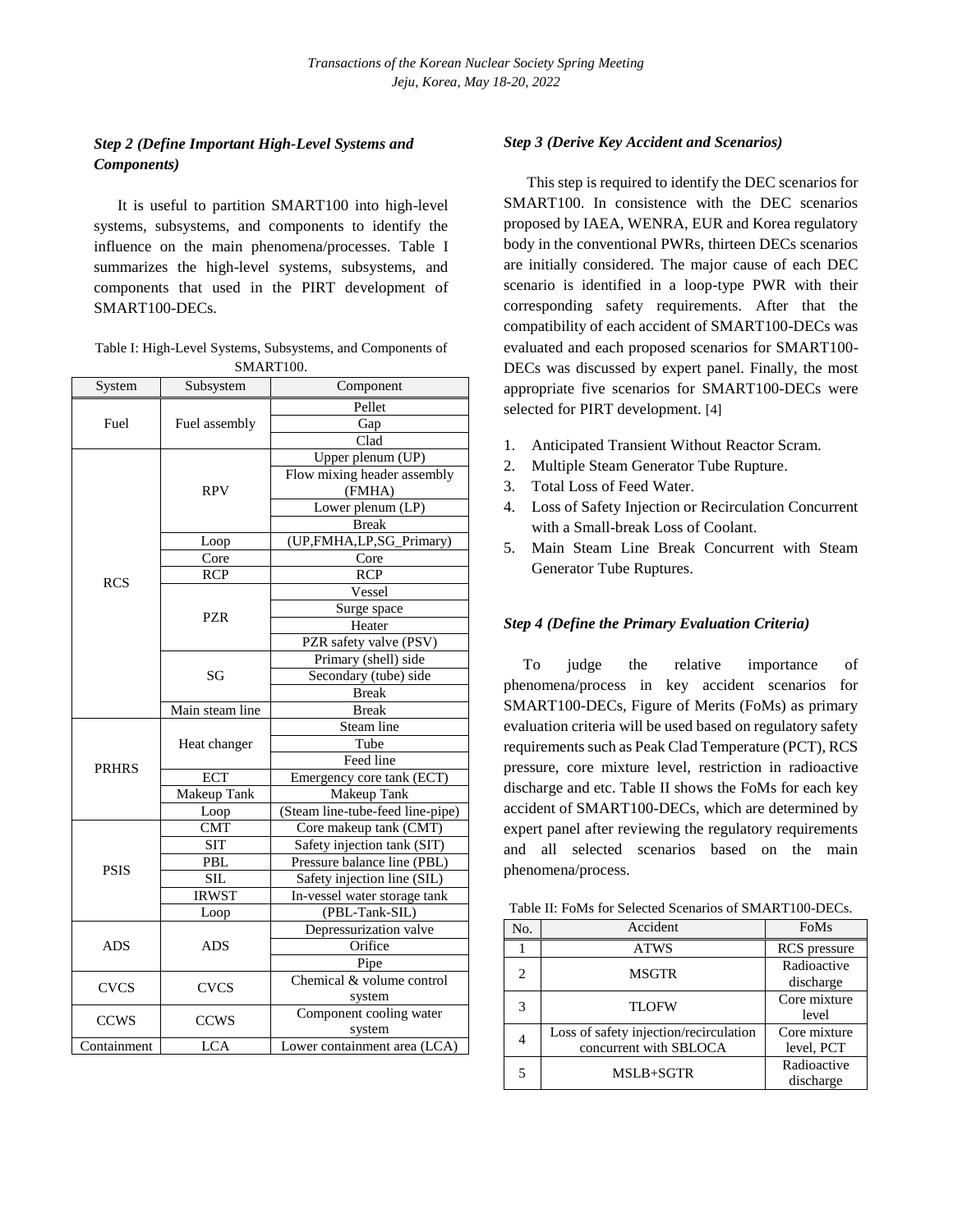## *Step 5 (Partition Scenario into Convenient Time Phases)*

After reviewing the five key scenarios of SMART100- DECs by expert panel, the scenarios have been divided into time phases according to the dominant T-H phenomena/process. This is because the relative importance of T-H phenomena is time dependent as the accident progresses. The partitioned phases of each accident scenarios are summarized in Table III.

| Table III: Convenient Time Phases for Selected Scenarios of |
|-------------------------------------------------------------|
| SMART <sub>100</sub> -DEC <sub>s</sub> .                    |

| No.                      | Phase                                         | <b>Phase Description</b>                                                              |  |  |  |  |  |  |
|--------------------------|-----------------------------------------------|---------------------------------------------------------------------------------------|--|--|--|--|--|--|
| 1                        | I                                             | RCS pressurization due to energy imbalance<br>(initiated by loss of normal feedwater) |  |  |  |  |  |  |
|                          | П                                             | RCS depressurization after opening of PSV                                             |  |  |  |  |  |  |
|                          | T                                             | RCS depressurization by MSGTR                                                         |  |  |  |  |  |  |
| 2                        | $\mathbf{I}$                                  | Affected SG isolation and RCS pressurization                                          |  |  |  |  |  |  |
|                          | PRHRS heat removal<br>Ш                       |                                                                                       |  |  |  |  |  |  |
|                          | T                                             | RCS heat up & pressurization due to loss of heat                                      |  |  |  |  |  |  |
| 3                        |                                               | sink                                                                                  |  |  |  |  |  |  |
|                          | П<br>Bleed and feed (ADS manual open)         |                                                                                       |  |  |  |  |  |  |
| 4                        | I                                             | Blowdown (2 in break)                                                                 |  |  |  |  |  |  |
|                          | Natural circulation (Actuation of PRHRS)<br>П |                                                                                       |  |  |  |  |  |  |
|                          | Ш                                             | RCS depressurization & boil-off (ADS manual                                           |  |  |  |  |  |  |
|                          |                                               | open)                                                                                 |  |  |  |  |  |  |
|                          | IV                                            | Core makeup and recovery (SIT injection)                                              |  |  |  |  |  |  |
|                          | T                                             | Steam line break dominant (before closure of                                          |  |  |  |  |  |  |
| $\overline{\phantom{0}}$ |                                               | MSIV <sub>s</sub> )                                                                   |  |  |  |  |  |  |
|                          | П                                             | Steam generator tube rupture dominant                                                 |  |  |  |  |  |  |
|                          |                                               | (after closure of MSIVs)                                                              |  |  |  |  |  |  |

### *Step 6 (Identify Plausible Phenomena/Processes by Phase and Component)*

 In step 6, the SMART100-DEC key accidents were divided into phases according to important phenomena/processes. Experts who have extensive experience and knowledge in the design and safety analysis of nuclear power reactors and in thermalhydraulics already discussed all the anticipated phenomena and processes for each scenario. These phenomena/processes will be listed in Table VI at the appendix part of this paper.

### *Step 7 (Rank importance and Knowledge Levels)*

 Last step is to rank the importance level and knowledge level of each phenomenon/process in the key

accidents for SMART100-DECs. The ranking of a phenomenon/process regarding the relative importance to the FoMs is to use a scale of low, medium or high as shown in Table IV. In addition, Table V lists the scales used for the ranking for the knowledge level in this PIRT development.

| Rank   | Description                                          |  |  |  |  |  |  |  |  |  |
|--------|------------------------------------------------------|--|--|--|--|--|--|--|--|--|
| High   | Phenomenon has dominant impact on the FoMs           |  |  |  |  |  |  |  |  |  |
|        | Phenomenon should be explicitly and accurately       |  |  |  |  |  |  |  |  |  |
|        | modeled                                              |  |  |  |  |  |  |  |  |  |
|        | Uncertainty should be individually determined and    |  |  |  |  |  |  |  |  |  |
|        | then combined statistically with other uncertainty   |  |  |  |  |  |  |  |  |  |
|        | sources                                              |  |  |  |  |  |  |  |  |  |
| Middle | Phenomenon has moderate influence on the FoMs.       |  |  |  |  |  |  |  |  |  |
|        | Phenomenon should be well modeled; accuracy          |  |  |  |  |  |  |  |  |  |
|        | maybe somewhat compromised                           |  |  |  |  |  |  |  |  |  |
|        | Phenomenon has small effect on the FoMs.             |  |  |  |  |  |  |  |  |  |
| Low    | Phenomena should be represented in the code, but     |  |  |  |  |  |  |  |  |  |
|        | almost any model will be sufficient.                 |  |  |  |  |  |  |  |  |  |
|        | Combined uncertainty of phenomena<br>be<br>may       |  |  |  |  |  |  |  |  |  |
|        | determined in a bounding fashion or maybe eliminated |  |  |  |  |  |  |  |  |  |
|        | when justified.                                      |  |  |  |  |  |  |  |  |  |

Table IV: Ranking Scale of Relative Importance of PIRT

| Rank   | Description                                       |  |  |  |  |  |  |
|--------|---------------------------------------------------|--|--|--|--|--|--|
| High   | Fully known with small uncertainty                |  |  |  |  |  |  |
| Middle | Partially known with high uncertainty             |  |  |  |  |  |  |
| Low    | Very limited knowledge with very high uncertainty |  |  |  |  |  |  |

### **3. Results and Discussion**

### *3.1 T-H Model and Validation Items in SPACE*

This PIRT was developed through the discussions of the expert panels participated in the PIRT meeting to reach the common understanding and conclusion for SMART100-DECs. Based on these results, we can derive and summarize the improvement items for T-H model and validation items of the SPACE for reference reactor and accidents scenarios as shown below:

1. Improvement in PSIS tanks components models:

 Water inventory of primary side is maintained by CMT or SIT injection flow. The injection flow of CMT or SIT is determined by hydraulic condition in the tank. Thus, the estimation of thermal-hydraulic condition on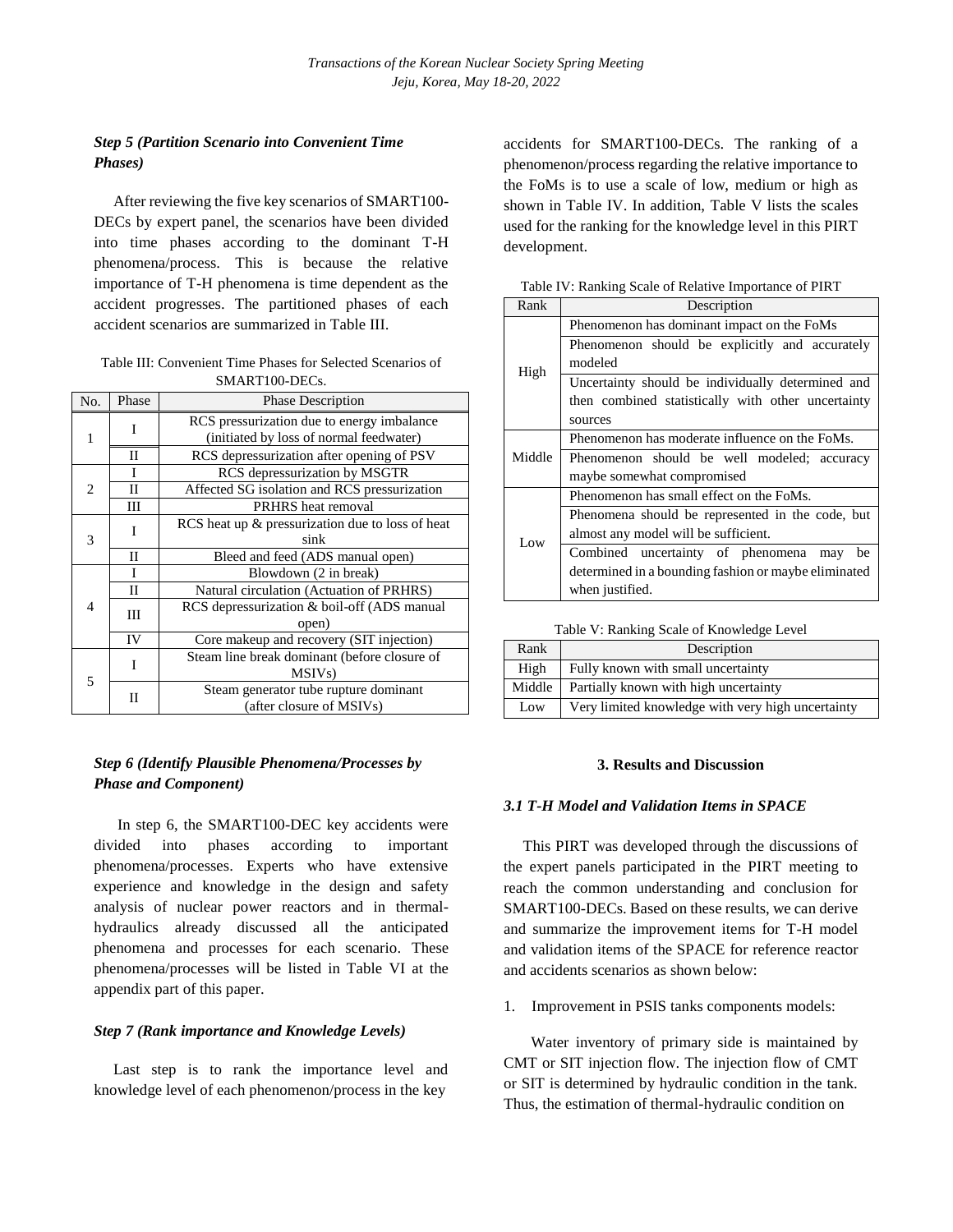the CMT or SIT is important. Therefore, the validation of component model for the CMT/SIT of SMART100 is required. Existing PIPE component can be used to model SIT and CMT using multiple volumes. A new single volume tank model with special treatment of interaction between steam and subcooled water may improve numerical stability and reduce flow and pressure oscillation.

2. Validation of boron transport model:

 Boron reactivity is important in long term shutdown reactivity. The boron from CMT and SIT reaches the core by boron transport. The SPACE code has models to calculate boron transport and was review in terms of governing equation and discretization scheme. Further review of boron transport using code to code comparison with RELAP5 may be carried out.

3. Component model for helically coiled tubes and break of the SG:

 SMART100 adopts helically coiled tubes inside of SG built in the reactor vessel. In the scenario of the MSGTR accident, residual and decay heat from the core are mainly removed through the SGs by heat transfer or break flow. Since the estimation of heat transfer at intact tubes and break flow at ruptured tubes has significant impact in this analysis, the proper component model for helically coiled tubes which has more complex geometry than the SG tubes of conventional PWR is needed.

4. Validation of the component model for the PRHRS:

 Residual and decay heat transferred by helically coiled tubes of SG are finally removed by PRHRS. PRHRS consists of heat exchanger for heat transfer between secondary side and ECT, and ECT as a heat sink. Since ECT water level has an effects on the heat transfer capability of PRHRS, estimation of ECT water level is important. Thus, the validation of component model for the PRHRS of SMART100 is required.

5. Addition to Decay Heat Model:

 SPACE code supports the four decay heat standards such as ANS-5.1-1973, 1979, 1994, and 2005 at present. Decay heat standard was revised in 2014 and this is not included in the decay heat models of SPACE. Decay heat model based on ANS-5.1-2014 is expected to be added to SPACE to calculate the decay power more precisely.

## *3.2 PIRT of importance T-H phenomena for expected DECs of SMART100*

The results of PIRT development of importance ranking for the selected key accidents were summarized in Table VI at the appendix part of this paper. In addition, this PIRT can be used to improve and evaluate the capability of the SPACE for the SMART100-DECs.

### **4. Conclusion**

 Firstly, The PIRT for SMART100-DECs was developed and generated to identify the T-H phenomena expected during the transients and accident conditions of key scenarios. Secondly, T-H models and validation items for reference reactor and accidents scenarios have been derived to be implemented in SPACE. Finally, this work have been done by experts from seven different entities (K.A.CARE, KAERI, FNC, KEPCO NF, KEPCO ENC, PNU and KHNP) who have extensive experience and knowledge in the design and safety analysis of nuclear power reactors and in Thermalhydraulics.

### **ACKNOWLEDGEMENT**

This research was supported by King Abdullah City for Atomic and Renewable Energy (K.A.CARE), Kingdom of Saudi Arabia, and KAERI within the Joint Research and Development Center

### **REFERENCES**

[1] Gary E. Wilson and Brent E. Boyack, 1998, The role of the PIRT process in experiments, code development and code applications associated with reactor safety analysis, Nuclear Engineering and Design 186 pp.23-27. [2] KHNP et al., 2016, PIRT report for multiple failure

accident, 2016-50003339-전-0817TM.

[3] KHNP et al., 2019, SMART100 Standard Safety Analysis Report.

[4] KAERI et al., 2020, Selection of SMART-DEC accidents for evaluating the capability of the SPACE, JRDC-TR-SP-20-09.